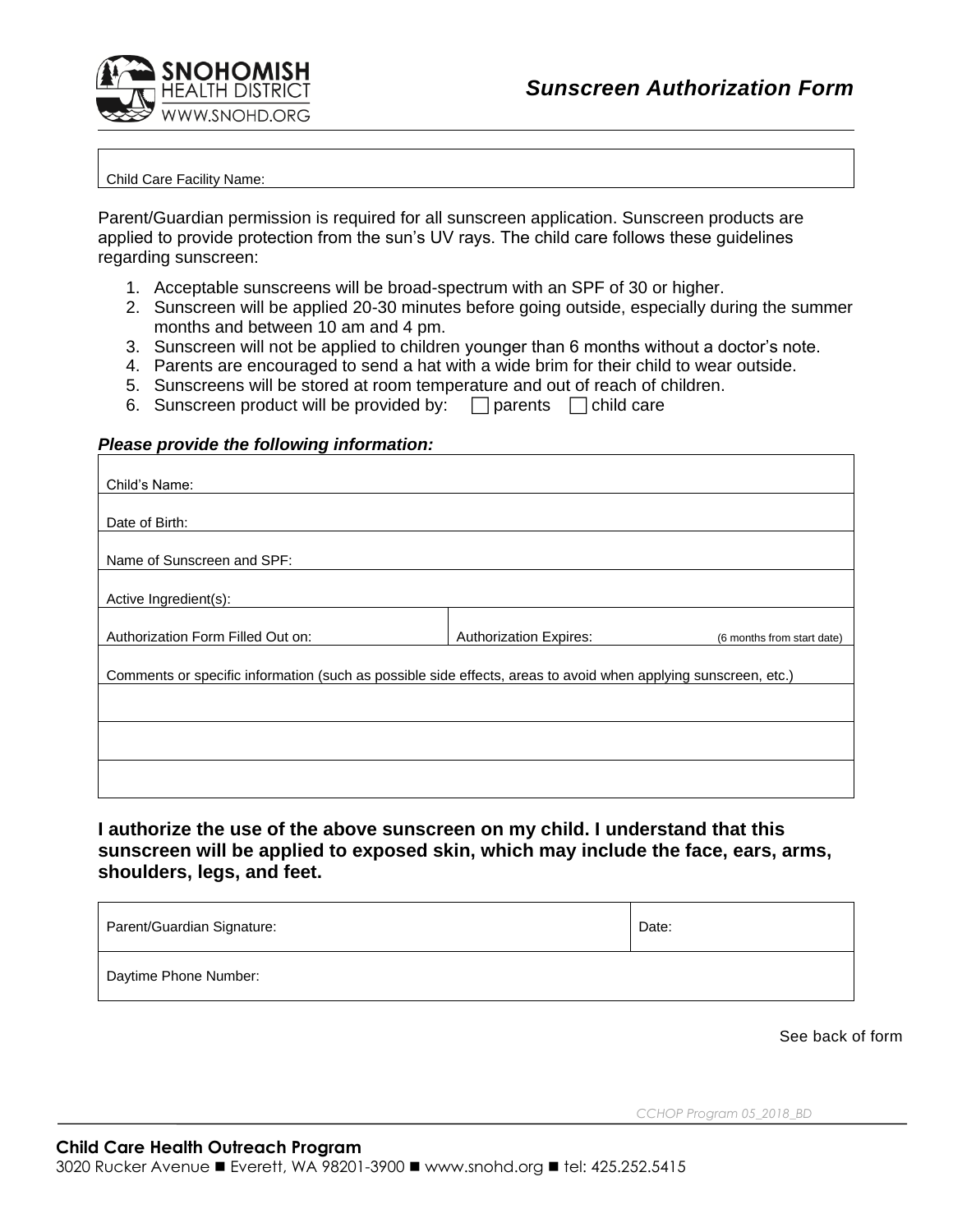## *Sunscreen Application Record*

*See back of form for authorization.*

| <b>Time</b><br><b>Initials</b><br><b>Time</b><br><b>Date</b><br><b>Date</b><br>List any notes or side effects below. Notify parent/guardian immediately. | <b>Initials</b> | <b>Date</b> | <b>Time</b> |                 |
|----------------------------------------------------------------------------------------------------------------------------------------------------------|-----------------|-------------|-------------|-----------------|
|                                                                                                                                                          |                 |             |             | <b>Initials</b> |
|                                                                                                                                                          |                 |             |             |                 |
|                                                                                                                                                          |                 |             |             |                 |
|                                                                                                                                                          |                 |             |             |                 |
|                                                                                                                                                          |                 |             |             |                 |
|                                                                                                                                                          |                 |             |             |                 |
|                                                                                                                                                          |                 |             |             |                 |
|                                                                                                                                                          |                 |             |             |                 |
|                                                                                                                                                          |                 |             |             |                 |
|                                                                                                                                                          |                 |             |             |                 |
|                                                                                                                                                          |                 |             |             |                 |
|                                                                                                                                                          |                 |             |             |                 |
|                                                                                                                                                          |                 |             |             |                 |
|                                                                                                                                                          |                 |             |             |                 |
|                                                                                                                                                          |                 |             |             |                 |
|                                                                                                                                                          |                 |             |             |                 |
|                                                                                                                                                          |                 |             |             |                 |
|                                                                                                                                                          |                 |             |             |                 |
|                                                                                                                                                          |                 |             |             |                 |
|                                                                                                                                                          |                 |             |             |                 |
|                                                                                                                                                          |                 |             |             |                 |
|                                                                                                                                                          |                 |             |             |                 |
|                                                                                                                                                          |                 |             |             |                 |
|                                                                                                                                                          |                 |             |             |                 |
|                                                                                                                                                          |                 |             |             |                 |
| Signatures (and initials) of staff applying sunscreen:                                                                                                   |                 |             |             |                 |
| $\big)$<br><u> 1989 - Johann John Harry Hermann (f. 1989)</u>                                                                                            |                 |             |             |                 |

## **Child Care Health Outreach Program**

3020 Rucker Avenue ■ Everett, WA 98201-3900 ■ www.snohd.org ■ tel: 425.252.5415